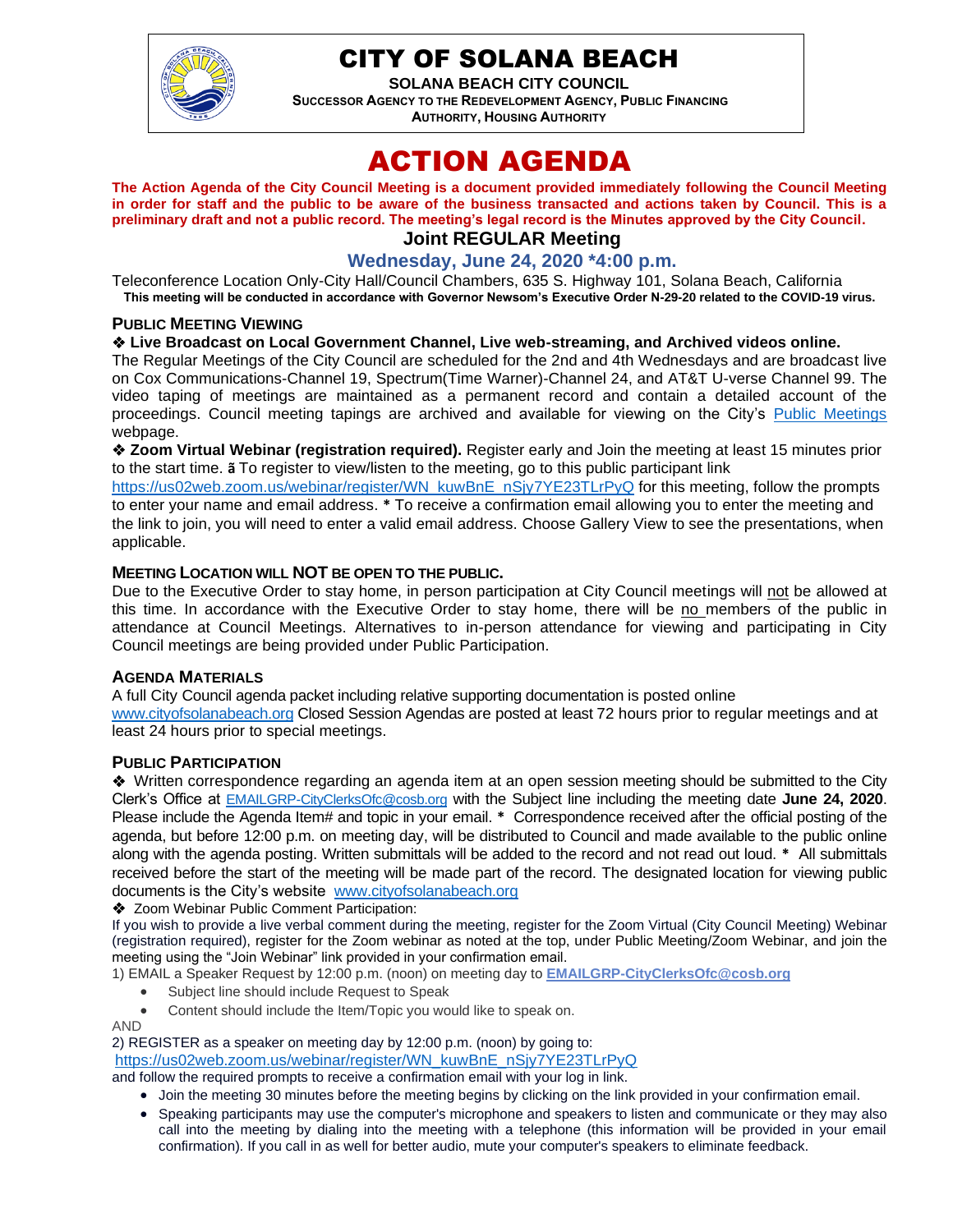- Participants will be called upon from those who have submitted the Speaker Request, registered, and logged on as described above. You will be called on by name and unmuted by the meeting organizer and may provide comments for the allotted time. Allotted speaker times are listed under each [Agenda s](https://urldefense.proofpoint.com/v2/url?u=https-3A__www.ci.solana-2Dbeach.ca.us_index.asp-3FSEC-3DF0F1200D-2D21C6-2D4A88-2D8AE1-2D0BC07C1A81A7-26Type-3DB-5FBASIC&d=DwMFaQ&c=euGZstcaTDllvimEN8b7jXrwqOf-v5A_CdpgnVfiiMM&r=1XAsCUuqwK_tji2t0s1uIQ&m=C7WzXfOw2_nkEFMJClT55zZsF4tmIf_7KTn0o1WpYqI&s=3DcsWExM2_nx_xpvFtXslUjphiXd0MDCCF18y_Qy5yU&e=)ection.
- Participants can use a computer microphone and speakers to listen and communicate or dial into the meeting with a telephone (if you log in and call in, mute one of the devices to eliminate feedback).
- Do not self-mute since you will muted when you enter the meeting and organizers will unmute you to provide comments. All oral comments received prior to the close of the meeting will be made part of the meeting record.

#### **SPECIAL ASSISTANCE NEEDED** - AMERICAN DISABILITIES ACT TITLE 2

In compliance with the Americans with Disabilities Act of 1990, persons with a disability may request an agenda in appropriate alternative formats as required by Section 202. Any person with a disability who requires a modification or accommodation in order to participate in a meeting should direct such request to the City Clerk's office (858) 720- 2400 [EMAILGRP-CityClerksOfc@cosb.org](mailto:EMAILGRP-CityClerksOfc@cosb.org) at least 72 hours prior to the meeting.

As a courtesy to all meeting attendees, please set cellular phones and pagers to silent mode and engage in conversations offline/muted.

| <b>CITY COUNCILMEMBERS</b>                 |                                        |                                  |
|--------------------------------------------|----------------------------------------|----------------------------------|
| Jewel Edson, Mayor                         |                                        |                                  |
| Judy Hegenauer, Deputy Mayor               | Kristi Becker, Councilmember           |                                  |
| Kelly Harless, Councilmember               | David A. Zito, Councilmember           |                                  |
| <b>Gregory Wade</b><br><b>City Manager</b> | Johanna Canlas<br><b>City Attorney</b> | Angela Ivey<br><b>City Clerk</b> |

#### **SPEAKERS:**

See Public Participation on the first page of the Agenda for publication participation options.

#### **READING OF ORDINANCES AND RESOLUTIONS:**

Pursuant to [Solana Beach Municipal Code](mailto:https://www.codepublishing.com/CA/SolanaBeach/) Section 2.04.460, at the time of introduction or adoption of an ordinance or adoption of a resolution, the same shall not be read in full unless after the reading of the title, further reading is requested by a member of the Council. If any Councilmember so requests, the ordinance or resolution shall be read in full. In the absence of such a request, this section shall constitute a waiver by the council of such reading.

## **CALL TO ORDER AND ROLL CALL:**

## **CLOSED SESSION REPORT:**

## **FLAG SALUTE:**

## **APPROVAL OF AGENDA:**

#### **PRESENTATIONS:**

➢ 2020 Graduation Recognition

#### **ORAL COMMUNICATIONS:**

#### *Note to Public: Refer to Public Participation for information on how to submit public comment.*

This portion of the agenda provides an opportunity for members of the public to address the City Council on items relating to City business and not appearing on today's agenda by having submitted written comments for the record to be filed with the record or by registering to join the virtual meeting online to speak live, per the Public Participation instructions on the Agenda.

Comments relating to items on this evening's agenda are taken at the time the items are heard. Pursuant to the Brown Act, no action shall be taken by the City Council on public comment items. Council may refer items to the City Manager for placement on a future agenda. The maximum time allotted for each speaker is THREE MINUTES (SBMC 2.04.190).

**Public [Submittals \(Updated 6-24 at 2:45pm\)](https://www.dropbox.com/sh/w40epx81i79wh2e/AADTKvHOtz-m70cpko_VsDHCa?dl=0)**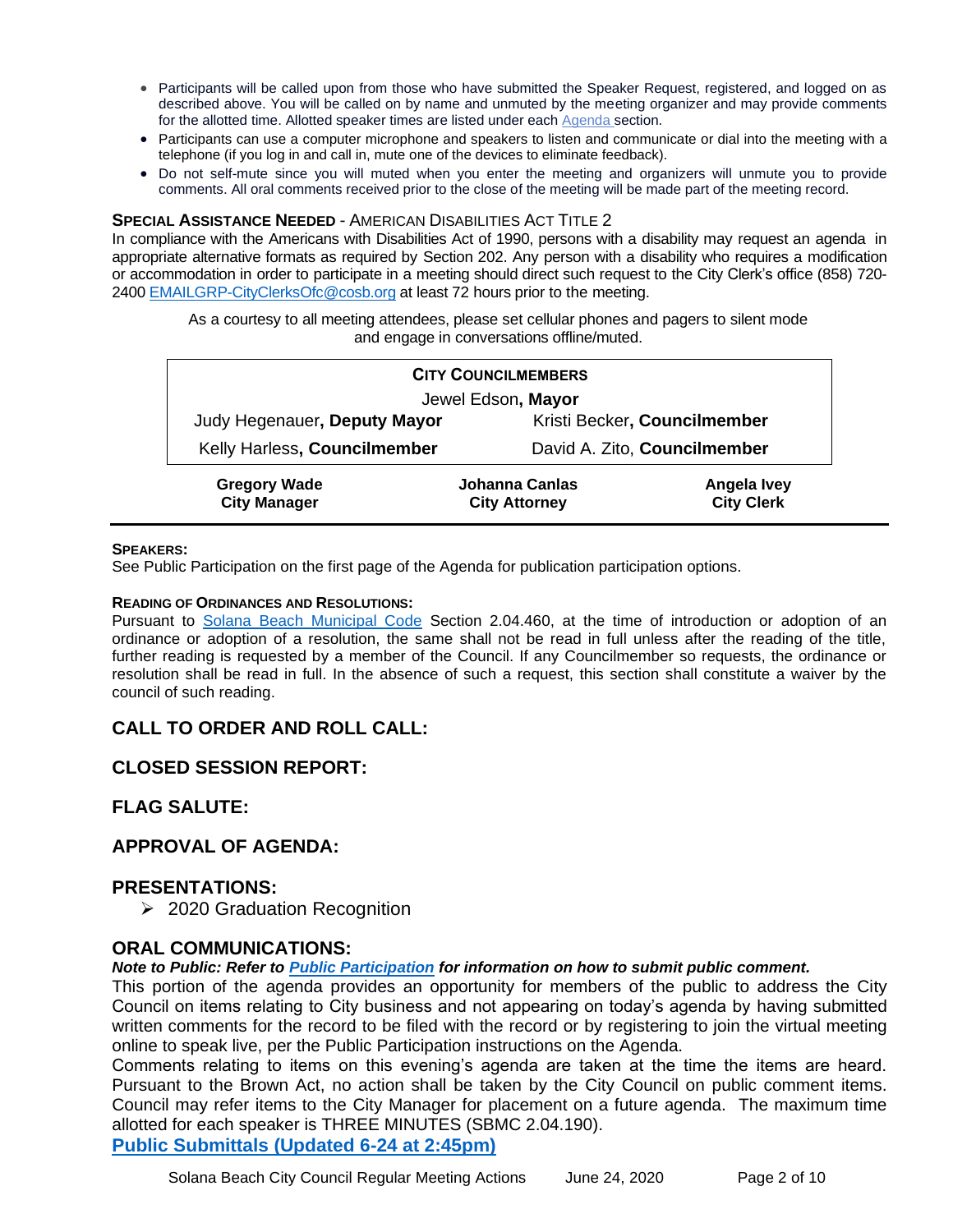# **COUNCIL COMMUNITY ANNOUNCEMENTS / COMMENTARY:**

*An opportunity for City Council to make brief announcements or report on their activities. These items are not agendized for official City business with no action or substantive discussion.* 

## **A. CONSENT CALENDAR:** (Action Items) (A.1. - A.11.)

*Note to Public: Refer to Public Participation for information on how to submit public comment.* 

Items listed on the Consent Calendar are to be acted in a single action of the City Council unless pulled for discussion.

Any member of the public may address the City Council on an item of concern by submitting written correspondence for the record to be filed with the record or by registering to join the virtual meeting online to speak live, per the Public Participation instructions on the Agenda. The maximum time allotted for each speaker is THREE MINUTES (SBMC 2.04.190).

Those items removed from the Consent Calendar by a member of the Council will be trailed to the end of the agenda, while Consent Calendar items removed by the public will be discussed immediately after approval of the Consent Calendar.

#### **A.1. Ratifying Engagement Letter with Pillsbury Winthrop Shaw Pittman LLP and Approving a Professional Services Agreement with Kane Ballmer & Berkman.** (File 0400-05)

Recommendation: That the City Council

- 1. Adopt **Resolution 2020-102** Ratifying Approval of the Engagement Letter with Pillsbury Winthrop Shaw Pittman LLP.
- 2. Adopt **Resolution 2020-103** Approving a Professional Services Agreement with Kane Ballmer & Berkman.

## **[Item A.1. Report \(click here\)](https://solanabeach.govoffice3.com/vertical/Sites/%7B840804C2-F869-4904-9AE3-720581350CE7%7D/uploads/Item_A.1._Report_(click_here)_06-24-20_-_O.pdf)**

*Posted Reports & Supplemental Docs contain records up to the cut off time, prior to the start of the meeting, for processing new submittals. The final official record containing handouts, PowerPoints, etc. can be obtained through a Records Request to the City Clerk's Office.* **COUNCIL ACTION: Approved 5/0**

**A.2. Register Of Demands.** (File 0300-30)

Recommendation: That the City Council

1. Ratify the list of demands for May 23, 2020 – June 5, 2020.

## **[Item A.2. Report \(click here\)](https://solanabeach.govoffice3.com/vertical/Sites/%7B840804C2-F869-4904-9AE3-720581350CE7%7D/uploads/Item_A.2._Report_(click_here)_06-24-20_-_O.pdf)**

*Posted Reports & Supplemental Docs contain records up to the cut off time, prior to the start of the meeting, for processing new submittals. The final official record containing handouts, PowerPoints, etc. can be obtained through a Records Request to the City Clerk's Office.* **COUNCIL ACTION: Approved 5/0**

## **A.3. General Fund Adopted Budget for Fiscal Year 2019-2020 Changes.** (File 0330-30)

Recommendation: That the City Council

1. Receive the report listing changes made to the Fiscal Year 2019-2020 General Fund Adopted Budget.

#### **[Item A.3. Report](https://solanabeach.govoffice3.com/vertical/Sites/%7B840804C2-F869-4904-9AE3-720581350CE7%7D/uploads/Item_A.3._Report_(click_here)_06-24-20_-_O.pdf) (click here)**

*Posted Reports & Supplemental Docs contain records up to the cut off time, prior to the start of the meeting, for processing new submittals. The final official record containing handouts, PowerPoints, etc. can be obtained through a Records Request to the City Clerk's Office.* **COUNCIL ACTION: Approved 5/0**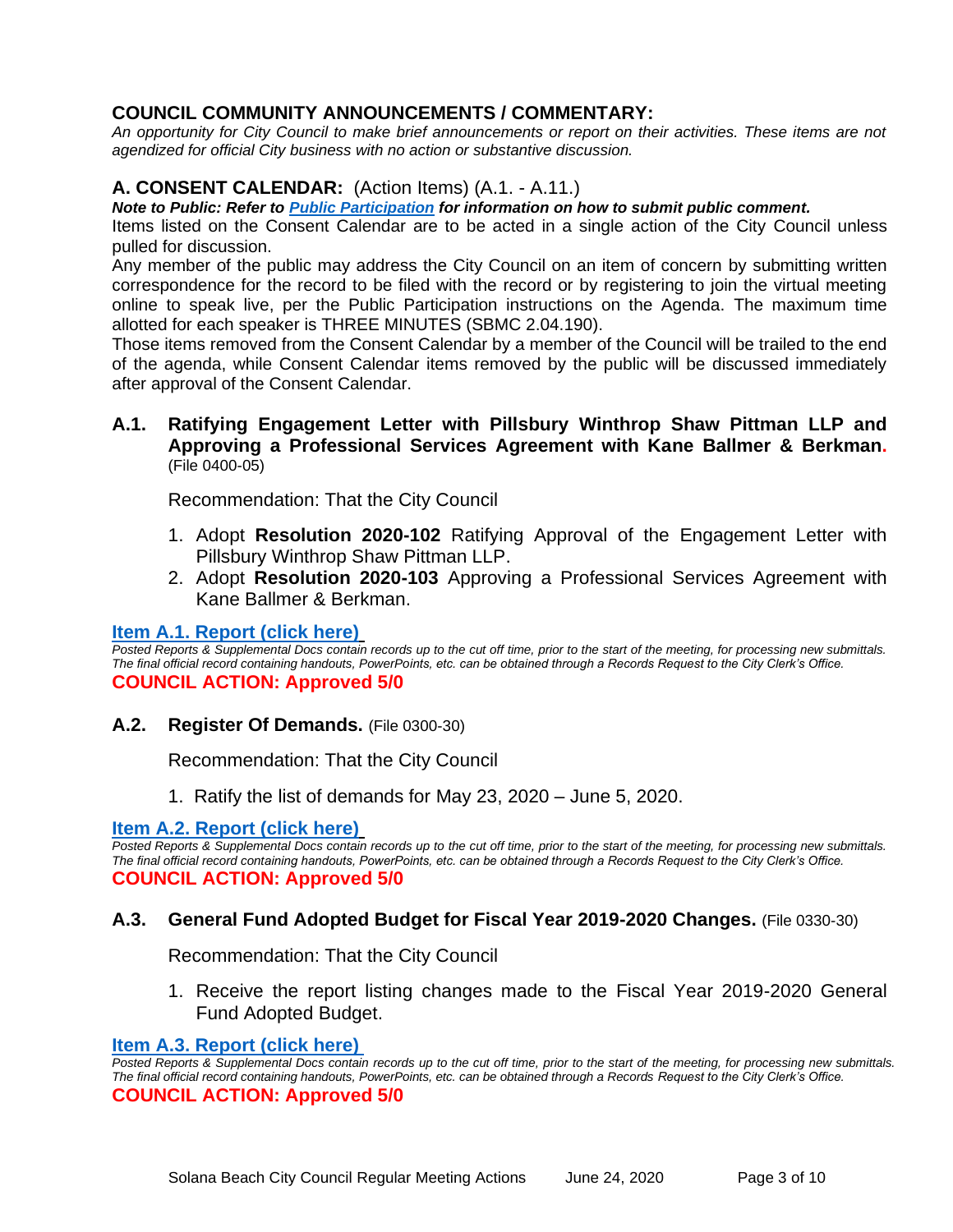## **A.4. Annual Investment Policy.** (File 0350-30)

Recommendation: That the City Council

1. Adopt **Resolution 2020-071** approving the City's Investment Policy for 2020/21.

# **[Item A.4. Report \(click here\)](https://solanabeach.govoffice3.com/vertical/Sites/%7B840804C2-F869-4904-9AE3-720581350CE7%7D/uploads/Item_A.4._Report_(click_here)_06-24-20_-_O.pdf)**

[Staff Report Update 1 \(6-24 at 1:06pm\)](https://www.dropbox.com/sh/cms556s4gppph2x/AAA6d0epvh9n7HdB_aKt4F1ta?dl=0)

*Posted Reports & Supplemental Docs contain records up to the cut off time, prior to the start of the meeting, for processing new submittals. The final official record containing handouts, PowerPoints, etc. can be obtained through a Records Request to the City Clerk's Office.* **COUNCIL ACTION: Approved 5/0**

## **A.5. Quarterly Investment Report.** (File 0350-44)

Recommendation: That the City Council

1. Accepts and files the attached Cash and Investment Report for the quarter ended March 31, 2020.

## **[Item A.5. Report \(click here\)](https://solanabeach.govoffice3.com/vertical/Sites/%7B840804C2-F869-4904-9AE3-720581350CE7%7D/uploads/Item_A.5._Report_(click_here)_06-24-20_-_O.pdf)**

*Posted Reports & Supplemental Docs contain records up to the cut off time, prior to the start of the meeting, for processing new submittals. The final official record containing handouts, PowerPoints, etc. can be obtained through a Records Request to the City Clerk's Office.* **COUNCIL ACTION: Approved 5/0**

## **A.6. Appropriations Limit for Fiscal Year 2020/21.** (File 0330-60)

Recommendation: That the City Council

1. Adopt **Resolution 2020-073** establishing the FY 2020/21 Appropriations Limit in accordance with Article XIIIB of the California Constitution and Government Code Section 7910 and choosing the County of San Diego's change in population growth to calculate the Appropriations Limit.

**[Item A.6. Report \(click here\)](https://solanabeach.govoffice3.com/vertical/Sites/%7B840804C2-F869-4904-9AE3-720581350CE7%7D/uploads/Item_A.6._Report_(click_here)_06-24-20_-_O.pdf)**

*Posted Reports & Supplemental Docs contain records up to the cut off time, prior to the start of the meeting, for processing new submittals. The final official record containing handouts, PowerPoints, etc. can be obtained through a Records Request to the City Clerk's Office.* **COUNCIL ACTION: Approved 5/0**

## **A.7. San Elijo JPA (SEJPA) Recycled Water Pipeline Transfer and Cost Reimbursement.** (File 1040-44)

Recommendation: That the City Council

## 1. Adopt **Resolution 2020-044**:

a. Authorizing the City Manager to execute the Pipeline Transfer and Cost Reimbursement Agreement by and between the San Elijo Joint Powers Authority and the City of Solana Beach for the recycled water pipeline along Via de la Valle that was constructed by the City of Del Mar on behalf of the City of Solana Beach.

#### **[Item A.7. Report \(click here\)](https://solanabeach.govoffice3.com/vertical/Sites/%7B840804C2-F869-4904-9AE3-720581350CE7%7D/uploads/Item_A.7._Report_(click_here)_06-24-20_-_O.pdf)**

*Posted Reports & Supplemental Docs contain records up to the cut off time, prior to the start of the meeting, for processing new submittals. The final official record containing handouts, PowerPoints, etc. can be obtained through a Records Request to the City Clerk's Office.* **COUNCIL ACTION: Approved 5/0**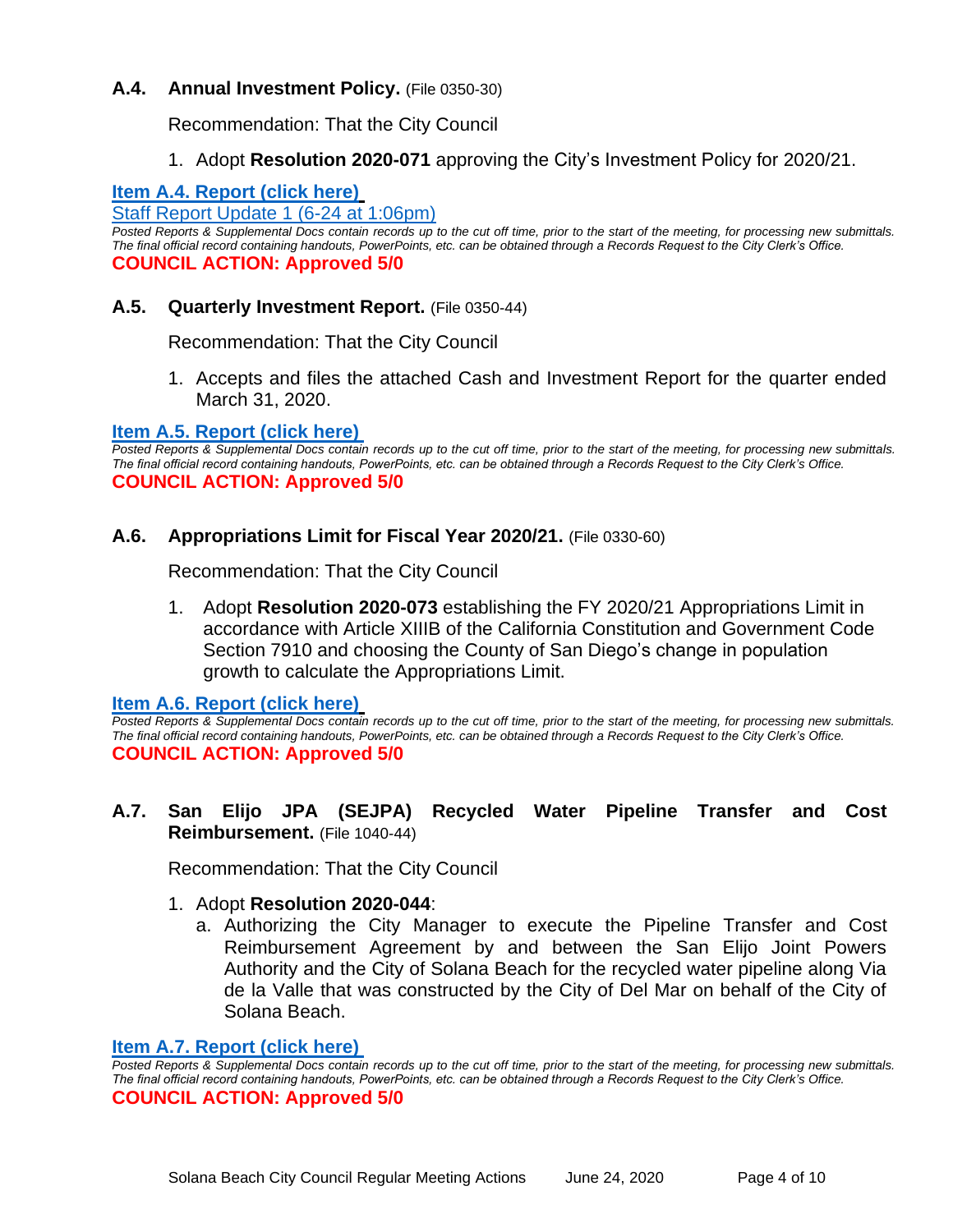# **A.8. Sewer and Storm Drain Rehabilitation Project Award** (File 0850-00)

Recommendation: That the City Council

- 1. Awarding the construction contract to Southwest Pipeline & Trenchless Corporation, in the amount of \$788,136, for the Sewer & Storm Drain Rehabilitation Project, Bid 2020-01.
- 2. Approving an amount of \$79,000 for construction contingency.
- 3. Authorizing the City Manager to execute the construction contract on behalf of the City.
- 4. Authorizing the City Manager to approve cumulative change orders up to the construction contingency amount.

## **[Item A.8. Report \(click here\)](https://solanabeach.govoffice3.com/vertical/Sites/%7B840804C2-F869-4904-9AE3-720581350CE7%7D/uploads/Item_A.8._Report_(click_here)_06-24-20_-_O.pdf)**

*Posted Reports & Supplemental Docs contain records up to the cut off time, prior to the start of the meeting, for processing new submittals. The final official record containing handouts, PowerPoints, etc. can be obtained through a Records Request to the City Clerk's Office.* **COUNCIL ACTION: Approved 5/0**

## **A.10. As-Needed Traffic Engineering Services and a Traffic Signal Condition Assessment.** (File 0860-05)

Recommendation: That the City Council

## 1. Adopt **Resolution 2020-086**:

- a. Authorizing the City Manager to approve a Professional Service Agreement with STC Traffic, Inc. for As-Needed Traffic Engineering Services for Fiscal Year 2020/21, in the amount of \$10,000, and for a Traffic Signal Condition Assessment Report, in the amount of \$50,000, for a not-to-exceed total amount of \$60,000.
- b. Authorizing the City Manager to approve a Professional Service Agreement with Chen Ryan Associates for As-Needed Traffic Engineering Services for Fiscal Year 2020/21 for a not-to-exceed amount of \$10,000.
- a. Authorizing the City Manager, at their discretion, to extend the Professional Service Agreement with either or both STC Traffic, Inc. and Chen Ryan Associates for As-Needed Traffic Engineering Services for up to four additional years, at the City's option, at an amount not-to-exceed \$10,000per year per consultant based on satisfactory past performance.

## **[Item A.10. Report \(click here\)](https://solanabeach.govoffice3.com/vertical/Sites/%7B840804C2-F869-4904-9AE3-720581350CE7%7D/uploads/Item_A.10._Report_(click_here)_06-24-20_-_O.pdf)**

*Posted Reports & Supplemental Docs contain records up to the cut off time, prior to the start of the meeting, for processing new submittals. The final official record containing handouts, PowerPoints, etc. can be obtained through a Records Request to the City Clerk's Office.* **COUNCIL ACTION: Approved 5/0**

## **A.11. DRO Management Consultants Contract.** (File 00600-05)

Recommendation: That the City Council

#### 1. Adopt **Resolution 2020-104**:

- a. Approving the PSA with DRO Management Consultants.
- b. Approving a one-year extension at the City Manager's discretion.

#### **[Item A.11. Report \(click here\)](https://solanabeach.govoffice3.com/vertical/Sites/%7B840804C2-F869-4904-9AE3-720581350CE7%7D/uploads/Item_A.11._Report_(click_here)_06-24-20_-_O.pdf)**

*Posted Reports & Supplemental Docs contain records up to the cut off time, prior to the start of the meeting, for processing new submittals. The final official record containing handouts, PowerPoints, etc. can be obtained through a Records Request to the City Clerk's Office.* **COUNCIL ACTION: Approved 5/0**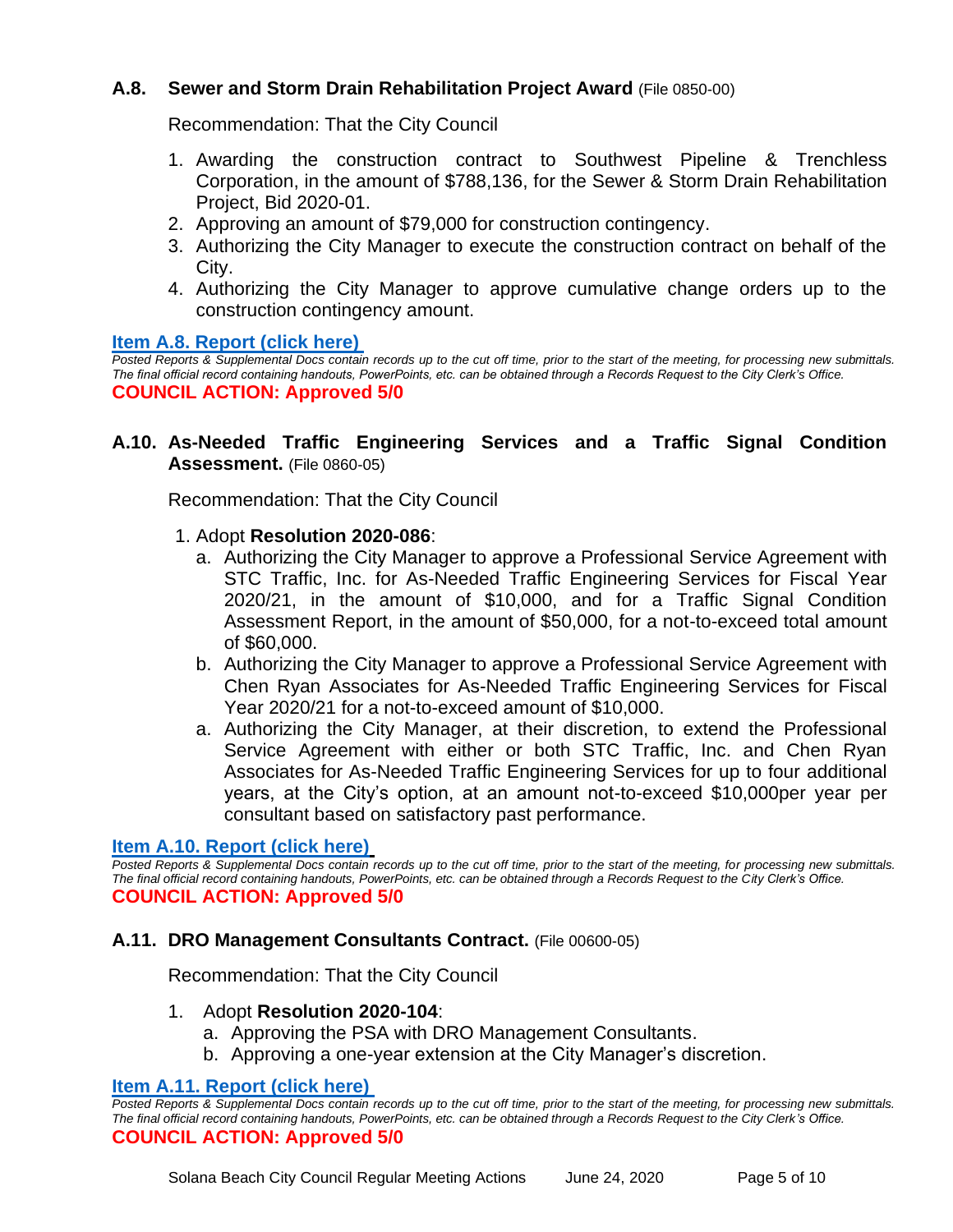# **A.9. Calling the General Municipal Election for November 3, 2020 for Elected Mayor, District 1 Councilmember, District 3 Councilmember and a Qualified Ballot Measure.** (File 0430-20)

Recommendation: That the City Council

- 1. Adopt **Resolution 2020-090** Calling and Giving Notice of the Holding of a General Municipal Election to be held on Tuesday, November 3, 2020, for the Election of Certain Officers as required by the Provision of the Laws of the State of California Relating to General Law Cities and determining tie vote provisions.
- 2. Adopt **Resolution 2020-091** requesting the Board of Supervisors of the County of San Diego to Consolidate a General Municipal Election to be held on Tuesday, November 3, 2020, with the Statewide General Election to be held on that date.
- 3. Adopt **Resolution 2020-092** adopting regulations for Candidates for Elective Office pertaining to Candidate's Statements.
- 4. Adopt **Resolution 2020-093** authorizing ballot measure Written Arguments and direct the City Attorney to prepare an Impartial Analysis.
- 5. Adopt **Resolution 2020-094** authorizing filing of ballot measure Rebuttal Arguments.

# **[Item A.9. Report \(click here\)](https://solanabeach.govoffice3.com/vertical/Sites/%7B840804C2-F869-4904-9AE3-720581350CE7%7D/uploads/Item_A.9._Report_(click_here)_06-24-20.pdf)**

[A.9. Supplemental Items \(6-23 2:45pm\)](https://www.dropbox.com/sh/5pcmmrrztgl1w42/AADa_qe5EKknqW51XDxLcVT_a?dl=0)

*Posted Reports & Supplemental Docs contain records up to the cut off time, prior to the start of the meeting, for processing new submittals. The final official record containing handouts, PowerPoints, etc. can be obtained through a Records Request to the City Clerk's Office.* **COUNCIL ACTION: Approved 4/1 (Noes: Harless) electing candidate statements to** 

# **allow up to 400 words.**

# **B. PUBLIC HEARINGS:** (B.1. – B.5.)

*Note to Public: Refer to Public Participation for information on how to submit public comment.* 

This portion of the agenda provides citizens an opportunity to express their views on a specific issue, as required by law after proper noticing, by submitting written comments for the record or by registering to join the virtual meeting online to speak live, per the Public Participation instructions on the Agenda.

After considering all of the evidence, including written materials and oral testimony, the City Council must make a decision supported by findings and the findings must be supported by substantial evidence in the record.

An applicant or designee(s) for a private development/business project, for which the public hearing is being held, is allotted a total of fifteen minutes to speak, as per SBMC 2.04.210. A portion of the fifteen minutes may be saved to respond to those who speak in opposition. All other speakers have three minutes each.

# **B.1. Public Hearing: Solana Beach Coastal Rail Trail (CRT) Maintenance District Annual Assessments.** (File 0495-20)

The Staff recommends that the City Council:

- 1. Conduct the Public Hearing: Open the public hearing, Report Council disclosures, Receive public testimony, Close the public hearing.
- 2. Adopt **Resolution 2020-082**, approving the Engineer's Report regarding the Coastal Rail Trail Maintenance District; and
- 3. Adopt **Resolution 2020-083** ordering the levy and collection of the annual assessments regarding the Coastal Rail Trail Maintenance District for Fiscal Year 2020/21.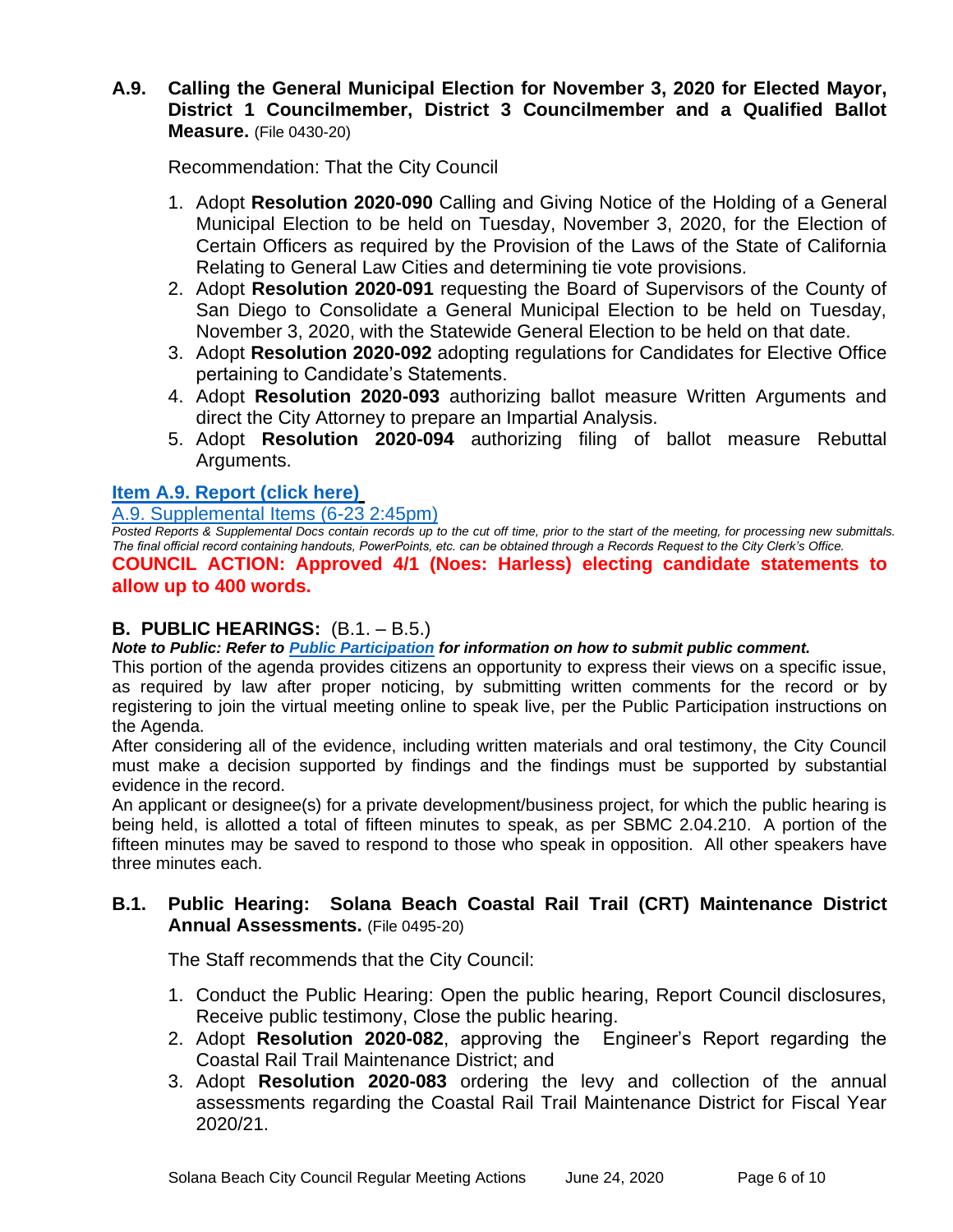**[Item B.1. Report \(click here\)](https://solanabeach.govoffice3.com/vertical/Sites/%7B840804C2-F869-4904-9AE3-720581350CE7%7D/uploads/Item_B.1._Report_(click_here)_06-24-20_-_O.pdf)**

*Posted Reports & Supplemental Docs contain records up to the cut off time, prior to the start of the meeting, for processing new submittals. The final official record containing handouts, PowerPoints, etc. can be obtained through a Records Request to the City Clerk's Office.* **COUNCIL ACTION: Approved 5/0**

## **B.2. Public Hearing: Solana Beach Lighting District Annual Assessments.**(File 0495-20)

Therefore, Staff recommends that the City Council:

- 1. Conduct the Public Hearing: Open the public hearing, Report Council disclosures, Receive public testimony, Close the public hearing.
- 2. Adopt **Resolution 2020-084** confirming the diagram and assessment and approving the City of Solana Beach Lighting Maintenance District Engineer's Report; and
- 3. Adopt **Resolution 2020-085** ordering the levy and collection of annual assessments for FY 2020/21 and ordering the transmission of charges to the County Auditor for collection.

#### **[Item B.2. Report \(click here\)](https://solanabeach.govoffice3.com/vertical/Sites/%7B840804C2-F869-4904-9AE3-720581350CE7%7D/uploads/Item_B.2._Report_(click_here)_06-24-20_-_O.pdf)**

Posted Reports & Supplemental Docs contain records up to the cut off time, prior to the start of the meeting, for processing new submittals. The *final official record containing handouts, PowerPoints, etc. can be obtained through a Records Request to the City Clerk's Office.* **COUNCIL ACTION: Approved 5/0**

**B.5. Public Hearing: Amending the Solana Energy Alliance (SEA) Rate Schedule.**  (File 1010-45)

Recommendation: That the City Council

- 1. Conduct the Public Hearing: Open the Public Hearing, Report Council Disclosures, Receive Public Testimony, and Close the Public Hearing.
- 2. Adopt **Resolution 2020-099** amending the rate schedule for Solana Energy Alliance.

## **[Item B.5. Report](https://solanabeach.govoffice3.com/vertical/Sites/%7B840804C2-F869-4904-9AE3-720581350CE7%7D/uploads/Item_B.5._Report_(click_here)_06-24-20_-_O.pdf) (click here)**

*Posted Reports & Supplemental Docs contain records up to the cut off time, prior to the start of the meeting, for processing new submittals. The final official record containing handouts, PowerPoints, etc. can be obtained through a Records Request to the City Clerk's Office.* **COUNCIL ACTION: Approved 5/0**

# **B.3. Public Hearing: 521 S. Rios Ave, Applicant: Margulis, Case 17-17-40.** (File 0600-40)

The proposed project meets the minimum objective requirements under the SBMC, may be found to be consistent with the General Plan and may be found, as conditioned, to meet the discretionary findings required as discussed in this report to approve a DRP and administratively issue an SDP. Therefore, Staff recommends that the City Council:

- 1. Conduct the Public Hearing: Open the Public Hearing, Report Council Disclosures, Receive Public Testimony, and Close the Public Hearing.
- 2. Find the project exempt from the California Environmental Quality Act pursuant to Section 15303 of the State CEQA Guidelines; and
- 3. If the City Council makes the requisite findings and approves the project, adopt **Resolution 2020-081** conditionally approving a DRP and an SDP for a new multilevel single-family residence with detached garage with an ADU above the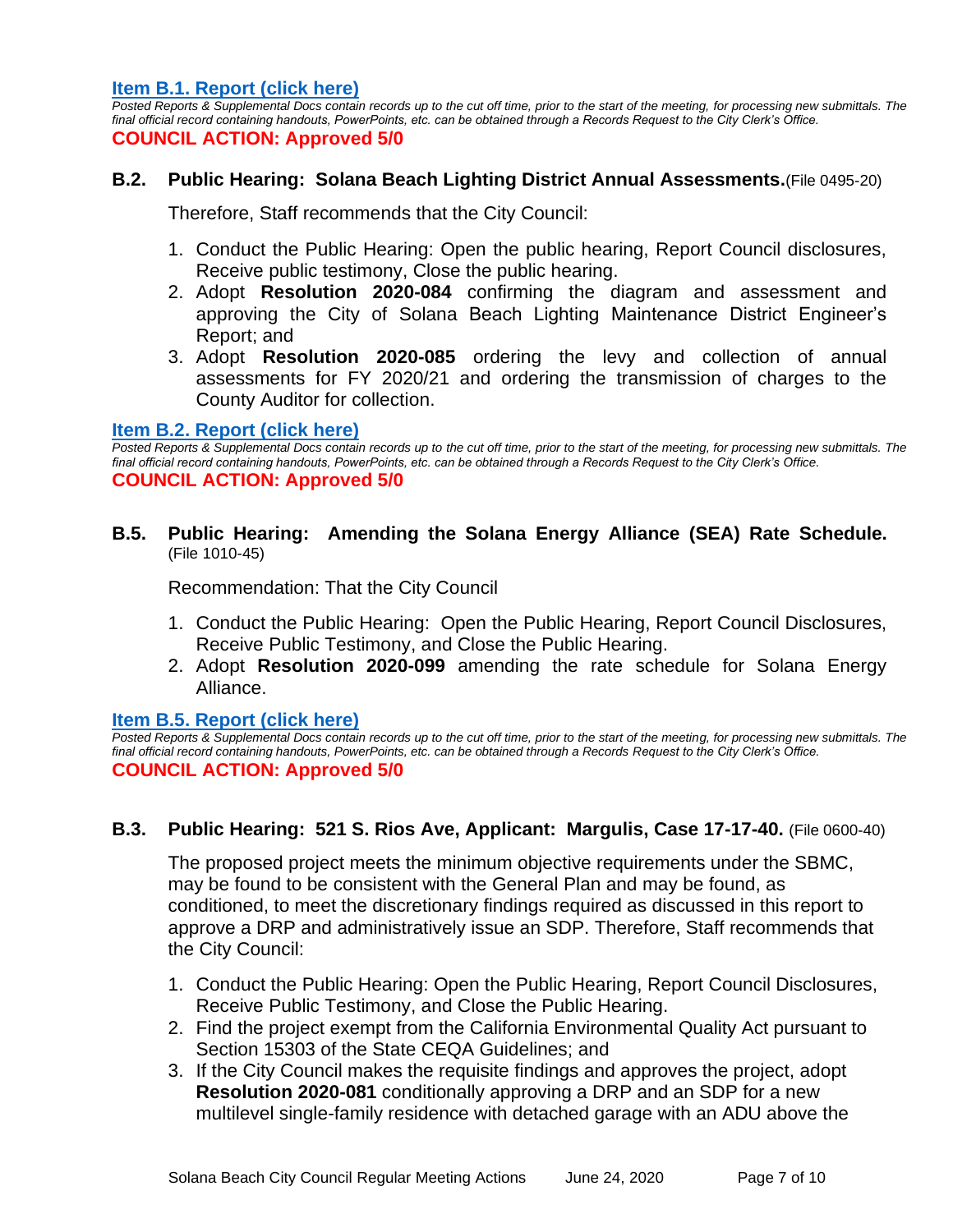garage and to perform associated site improvements at 521 S. Rios Avenue, Solana Beach.

**[Item B.3. Report \(click here\)](https://www.dropbox.com/sh/zg9vry1v431dlny/AAAJ-LrB-GoVOLH9ZZX_Ue5Ga?dl=0)**

[Staff Report Update 1](https://www.dropbox.com/sh/lylqwr47lq1r5h9/AACV7QEtZ0Enq55E9rWxmUqva?dl=0)

[B.3. Supplemental Items \(6-24](https://www.dropbox.com/sh/lylqwr47lq1r5h9/AACV7QEtZ0Enq55E9rWxmUqva?dl=0) 2:45pm)

**Posted Reports & Supplemental Docs contain records up to the cut off time, prior to the start of the meeting, for processing new submittals. The** *final official record containing handouts, PowerPoints, etc. can be obtained through a Records Request to the City Clerk's Office.* **COUNCIL ACTION: Approved 5/0 and to lower the left of the building 12", lower the right side by 30", and prohibit roof decks.** 

# **B.4. Public Hearing: 0 Ford Ave., Applicant: Landholdings, LLC, Case DRP19-008, SDP19-008.** (File 0600-40)

The proposed project meets the minimum zoning requirements under the SBMC, may be found to be consistent with the General Plan and may be found, as conditioned, to meet the discretionary findings required as discussed in this report to approve a DRP and VAR. Therefore, Staff recommends that the City Council:

- 1. Conduct the Public Hearing: Open the Public Hearing, Report Council Disclosures, Receive Public Testimony, and Close the Public Hearing.
- 2. Find the project exempt from the California Environmental Quality Act pursuant to Section 15303 of the State CEQA Guidelines; and
- 3. If the City Council makes the requisite findings and approves the project, adopt **Resolution 2020-080** conditionally approving a DRP and an SDP for a new singlefamily residence including a partially subterranean lower level and an attached garage and perform associated site improvements at 0 Ford Avenue, Solana Beach.

# **[Item B.4. Report \(click here\)](https://www.dropbox.com/sh/yfd3g32hwp295j6/AAACEgK18Be1inAyht3DKxzfa?dl=0)**

# [B.4. Supplemental Items \(6-24 3:30pm\)](https://www.dropbox.com/sh/uqi1o9l9id3q5rt/AABSnfvG1TddQ6SzabxGnw7Ea?dl=0)

*Posted Reports & Supplemental Docs contain records up to the cut off time, prior to the start of the meeting, for processing new submittals. The final official record containing handouts, PowerPoints, etc. can be obtained through a Records Request to the City Clerk's Office.*

**COUNCIL ACTION: Approved 3/2 (Noes: Edson, Harless) and relocating the pool equipment adjacent to the storage shed at the corner of the pool which would be at least 45 ft. from the southerly property line.**

# **C. STAFF REPORTS:** (C.1.)

*Note to Public: Refer to Public Participation for information on how to submit public comment.* 

Any member of the public may address the City Council on an item of concern by submitting written correspondence for the record to be filed with the record or by registering to join the virtual meeting online to speak live, per the Public Participation instructions on the Agenda. The maximum time allotted for each speaker is THREE MINUTES (SBMC 2.04.190).

# **C.1. Budget Adjustments for Fiscal Year 2020/21** (File 0330-30)

Recommendation: That the City Council

1. Review the proposed amendments to the FY 2020/21 Adopted General Fund Budget and provide Staff with direction to amend the budget for adoption on July 8, 2020.

## **[Item C.1. Report](https://solanabeach.govoffice3.com/vertical/Sites/%7B840804C2-F869-4904-9AE3-720581350CE7%7D/uploads/Item_C.2._Report_(click_here)_06-24-20.pdf)**

*Posted Reports & Supplemental Docs contain records up to the cut off time, prior to the start of the meeting, for processing new submittals. The final official record containing handouts, PowerPoints, etc. can be obtained through a Records Request to the City Clerk's Office.* **Presentation and discussion.**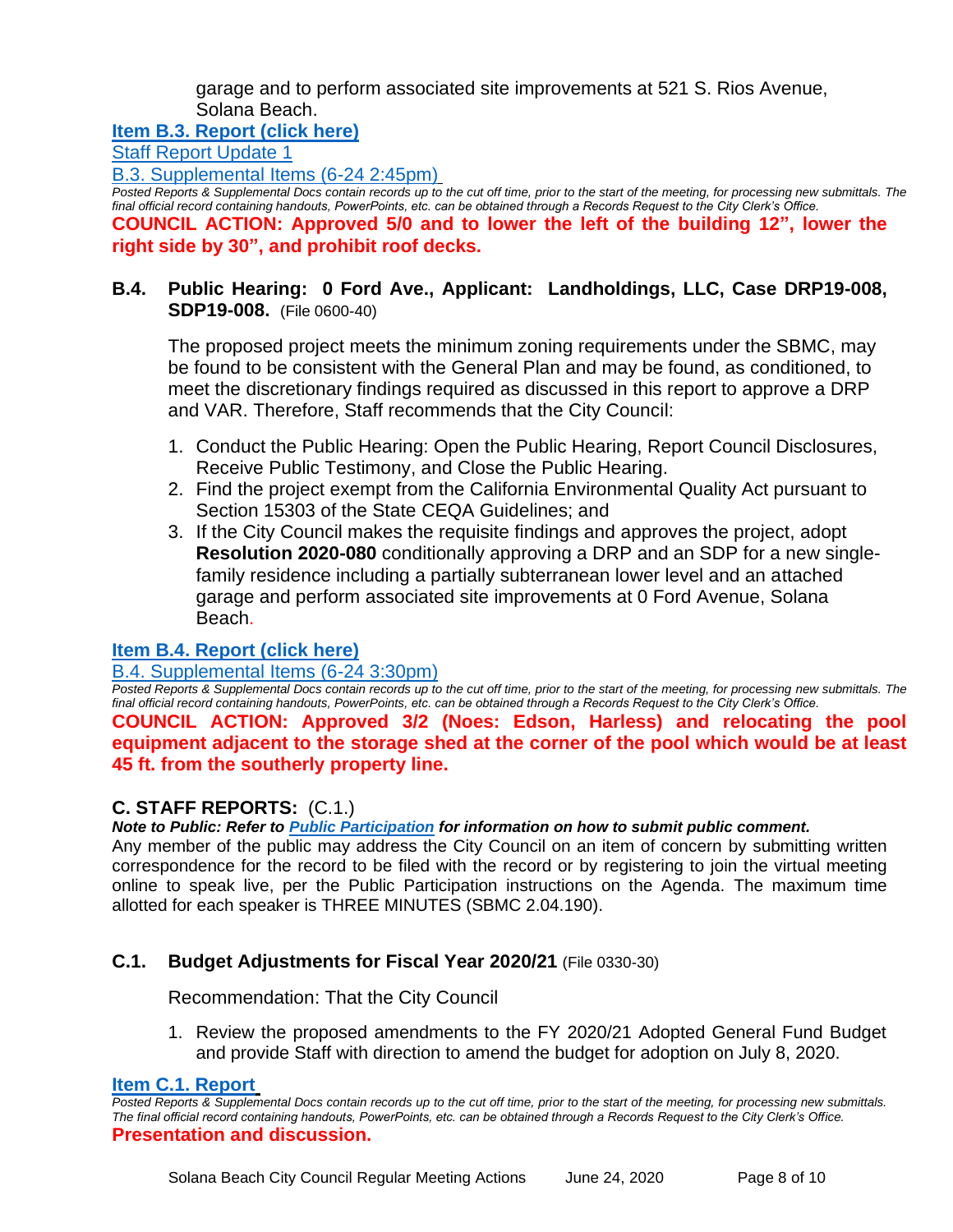## **WORK PLAN COMMENTS:**

*Adopted June 12, 2019*

## **COMPENSATION & REIMBURSEMENT DISCLOSURE:**

GC: Article 2.3. Compensation: 53232.3. (a) Reimbursable expenses shall include, but not be limited to, meals, lodging, and travel. 53232.3 (d) Members of a legislative body shall provide brief reports on meetings attended at the expense of the local agency "*City*" at the next regular meeting of the legislative body.

## **COUNCIL COMMITTEE REPORTS:** [Council Committees](https://www.ci.solana-beach.ca.us/index.asp?SEC=584E1192-3850-46EA-B977-088AC3E81E0D&Type=B_BASIC)

#### **REGIONAL COMMITTEES: (outside agencies, appointed by this Council)**

- a. City Selection Committee (meets twice a year) Primary-Edson, Alternate-Zito
- b. County Service Area 17: Primary- Harless, Alternate-Edson
- c. Escondido Creek Watershed Authority: Becker /Staff (no alternate).
- d. League of Ca. Cities' San Diego County Executive Committee: Primary-Becker, Alternate-Harless and any subcommittees.
- e. League of Ca. Cities' Local Legislative Committee: Primary-Harless, Alternate-Becker
- f. League of Ca. Cities' Coastal Cities Issues Group (CCIG): Primary-Becker, Alternate-Harless
- g. North County Dispatch JPA: Primary-Harless, Alternate-Becker
- h. North County Transit District: Primary-Edson, Alternate-Becker
- i. Regional Solid Waste Association (RSWA): Primary-Hegenauer, Alternate-Becker
- j. SANDAG: Primary-Zito, 1<sup>st</sup> Alternate-Edson, 2<sup>nd</sup> Alternate-Becker, and any subcommittees.
- k. SANDAG Shoreline Preservation Committee: Primary-Hegenauer, Alternate-Zito
- l. San Dieguito River Valley JPA: Primary-Hegenauer, Alternate-Zito
- m. San Elijo JPA: Primary-Zito, Primary-Becker, Alternate-City Manager
- n. 22<sup>nd</sup> Agricultural District Association Community Relations Committee: Primary-Edson, Primary-**Harless**

## **STANDING COMMITTEES: (All Primary Members)** *(Permanent Committees)*

- a. Business Liaison Committee Zito, Edson.
- b. Fire Dept. Management Governance & Organizational Evaluation Harless, Hegenauer
- c. Highway 101 / Cedros Ave. Development Committee Edson, Becker
- d. Parks and Recreation Committee Zito, Harless
- e. Public Arts Committee Edson, Hegenauer
- f. School Relations Committee Hegenauer, Harless
- g. Solana Beach-Del Mar Relations Committee Zito, Edson

# **ADJOURN:**

# *Next Regularly Scheduled Meeting is July 8, 2020*

*Always refer the City's website Event Calendar for Special Meetings or an updated schedule. Or Contact City Hall 858-720-2400*

*[www.cityofsolanabeach.org](http://www.cityofsolanabeach.org/)*